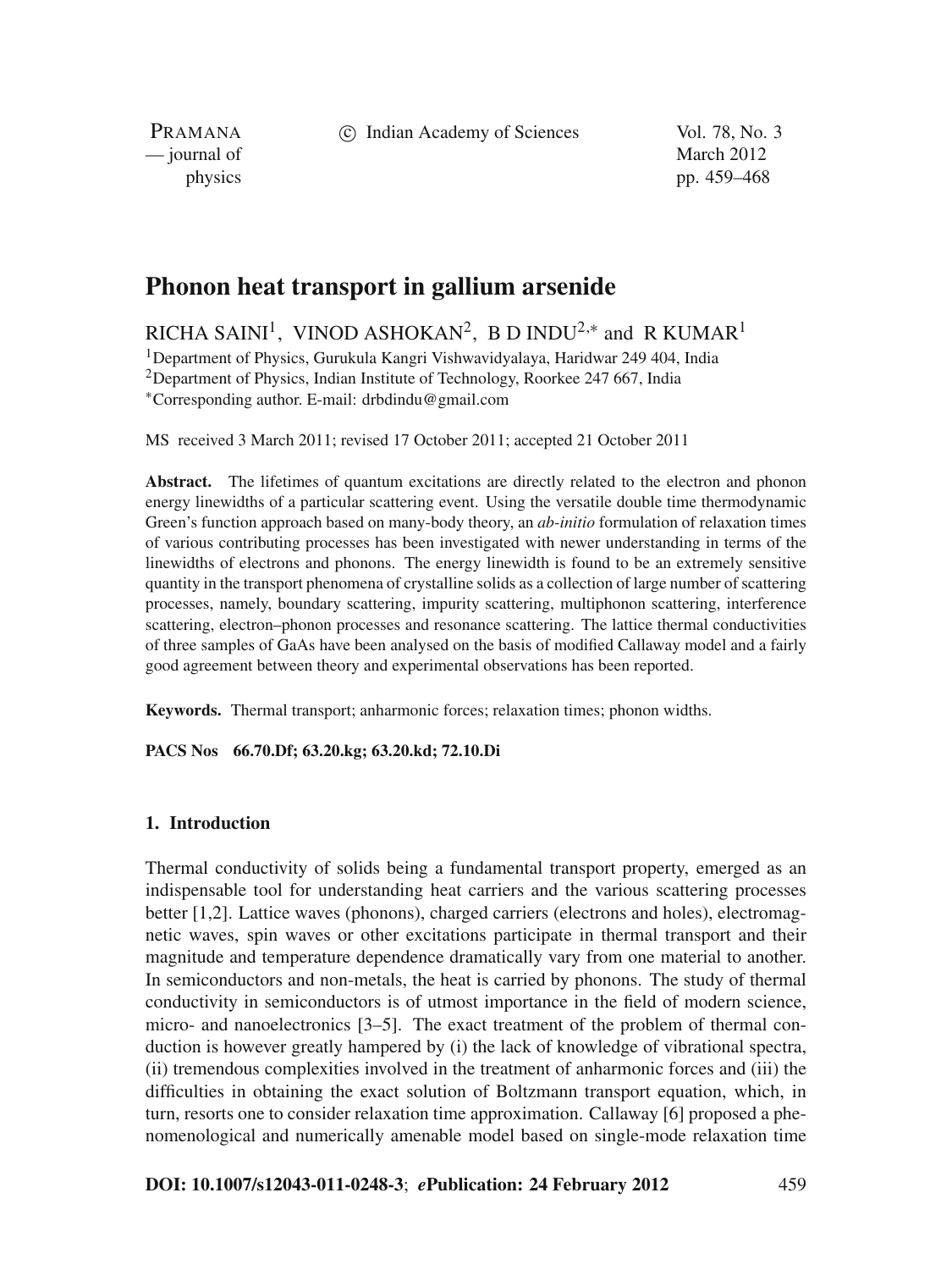approximation which could successfully explain a huge amount of experimental data on thermal conductivity. The Callaway's representative expression of thermal conductivity is given by

$$
\kappa = \frac{k_{\rm B}(\beta\hbar)^2}{2\pi^2 v} \int_0^{\omega_{\rm D}} \tau(\omega, T) \,\omega^4 e^{\beta\hbar\omega} (e^{\beta\hbar\omega} - 1)^{-2} d\omega,\tag{1}
$$

where v,  $\omega_D$ ,  $\tau(\omega, T)$  stand for phonon velocity, Debye frequency, total relaxation time for all scattering processes, respectively and  $\beta = (k_B T)^{-1}$ . If one considers the scattering processes as independent, the scattering probabilities may be taken as additives so that

$$
\tau^{-1}(\omega, T) = \sum_{i} \tau_i^{-1}(\omega, T), \qquad (2)
$$

where there are as many  $\tau_i(\omega, T)$  as there are individual scattering processes and are normally obtained by perturbation techniques. This model considers the assumption of isotropy (no distinction between phonon polarization), introduction of Debye density of states (Debye spectrum) and additivity of inverse relaxation times. The simplicity of this model introduced some inadequacies which were addressed by Erdos and Haley [7]. Holland [8,9] and several other condensed matter theorists [10–22] have made significant contributions with newer concepts to improve and repair the original Callaway's phenomenological model. Also, Kubo [23] and his coworkers [24] presented a new approach to calculate the thermal transport coefficients. This approach, based on many-body theory and Green's function technique, has been utilized by several authors [25,26] to study the thermal conductivity. It is noteworthy that some authors  $[27-30]$  have made significant contribution to the theory of lattice thermal conductivity based on variational and many-body approaches.

The size of the specimen, impurities present in the crystals, anharmonic forces [31,32], concentration of carriers, interaction between the carriers and the lattice waves, interactions between magnetic ions and the lattice waves, etc. [28,33,34] are the major factors which greatly affect the thermal conductivity of a crystal which can be systematically studied via relaxation time  $\tau(\omega, T)$ . Of various scattering mechanisms appearing in  $\tau(\omega, T)$  the scattering from external and internal microboundaries [35,36], impurities, imperfections [2] and crystal anharmonicities [31] limit the free mean free path of heat carriers and all of these factors significantly influence the thermal conductivity of solids. Based on Callaway's model, several authors [1,2,8,10,11,31,32,37,38] analysed the lattice thermal conductivity of a large number of solids and obtained excellent fits. However, adequate justifications to some issues are still missing. The comments and investigations on the additivity of relaxation time (the Matthiessen's rule is applicable to independent scattering processes only) were further made by Altukov and Zavt [42] but successful attempts to resolve this difficulty were made by Gairola [43] and Bahuguna *et al* [41] with a sound justification. The inadequacies which could not be removed by the Callaway and modified models have been removed by introducing the equivalence of relaxation times and electron (phonon) linewidths [39–41].

In the present paper, this new approach of equivalence of relaxation time and electron (phonon) linewidths has been utilized to analyse the lattice thermal conductivity of GaAs samples with some additional findings and an excellent agreement between theory and experimental data has been reported.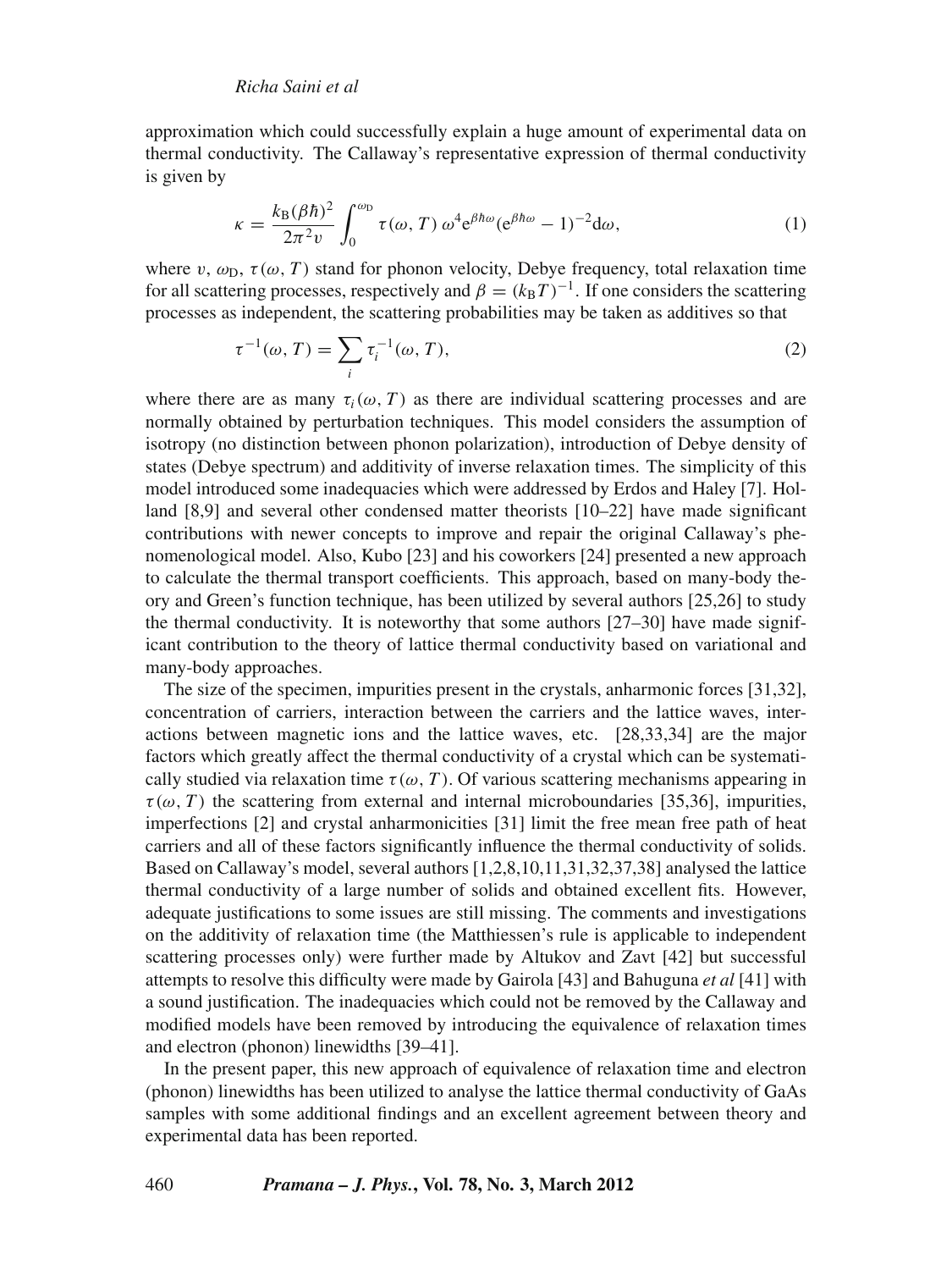#### **2. Theory**

Following the new approach (quantum dynamical many-body theory) of linewidths, the relaxation times for various scattering processes can be given by [41,43]

$$
\tau^{-1}(\omega, T) = \Gamma_k(\omega, T) + \tau_{\text{CB}}^{-1},\tag{3}
$$

where  $\Gamma_k(\omega, T)$  is the phonon frequency linewidth and is given by

$$
\tau^{-1}(\omega, T) = \Gamma_k^{\text{D}}(\omega) + \Gamma_k^{\text{3A}}(\omega, T) + \Gamma_k^{\text{4A}}(\omega, T) + \Gamma_k^{\text{AD}}(\omega, T) + \Gamma_k^{\text{ep}}(\omega, T) + \tau_{\text{CB}}^{-1}.
$$
\n(4)

In above equation various superscripts D, 3A, 4A, AD and ep stand for the contribution due to defect scattering, cubic and quartic anharmonic phonon scattering, anharmonicitydefect interference scattering and electron–phonon scattering.  $\tau_{CB}^{-1}$  describes combined boundary scattering relaxation time. At very low temperatures the first and the foremost scattering phenomenon which dominantly contributes to the thermal conductivity is the combined boundary scattering which can be described by [35,36]

$$
\tau_{\rm CB}^{-1} = \frac{v}{L(B)},\tag{5}
$$

where  $L(B) = 1.12lB_I$ ,  $L(B)^{-1} = 1/2v(t_1^{-1} + t_2^{-1})$ ,  $B_I = 1.7858t^{-1}(t_1^{-1} + t_2^{-1})^{-1}$  is the internal boundary parameter which is related to large scale fluctuations in the crystal microboundaries and *t* is the time taken to traverse the path *l* in the absence of internal boundaries. The phonon is traversing the free path in time  $t_1$  with average phonon velocity  $v$  and scatters from the microboundary. After scattering, it will not travel exactly through the opposite path, but we assume that the phonon apparently reaches the previous position after time  $t_2$  to repeat scattering. Hence,  $L(B)$  is always greater than Casimir length L and will offer higher thermal resistance than *L* and hence the conductivity curve will fall considerably.

At very low temperatures below the conductivity maximum, the scattering due to isotopic point impurities etc. are the next dominant relaxation processes as described by Klemens using a perturbation theoretic technique [2,10]

$$
\tau_{\mathcal{D}}^{-1}(\omega) = A\omega^4,\tag{6}
$$

where  $A = v_0 \Gamma / 4\pi v^3$  and  $\Gamma = \sum_i f_i (1 - (m_i / \bar{m}))^2$ . When it is expressed in terms of frequency linewidth, a new form occurs similar to Klemens expression [39,40] with additional information

$$
\Gamma_k^{\mathcal{D}}(\omega) = 8\pi \epsilon(\omega) \sum_{k_1} R(-k, k_1) R^*(-k, k_1) \omega_{k_1} \delta(\omega^2 - \tilde{\omega}_{k_1}^2)
$$
  
 
$$
\approx A_1 \omega^4 + A_2 \omega^2.
$$
 (7)

The coefficients  $A_1$  and  $A_2$  respectively occur due to the change in mass and force constant because of the presence of isotopic defects in the host crystal.

At comparatively higher temperatures near and above the conductivity maximum, the three-phonon processes are observed as the dominant collision processes which are described by [1,11,37]

$$
\tau_{\rm ph}^{-1}(\omega, T) = \begin{cases} B\omega^2 T^3 & \text{at low } T, \\ B'\omega^2 T^2 & \text{at high } T, \end{cases}
$$
 (8)

*Pramana – J. Phys.***, Vol. 78, No. 3, March 2012** 461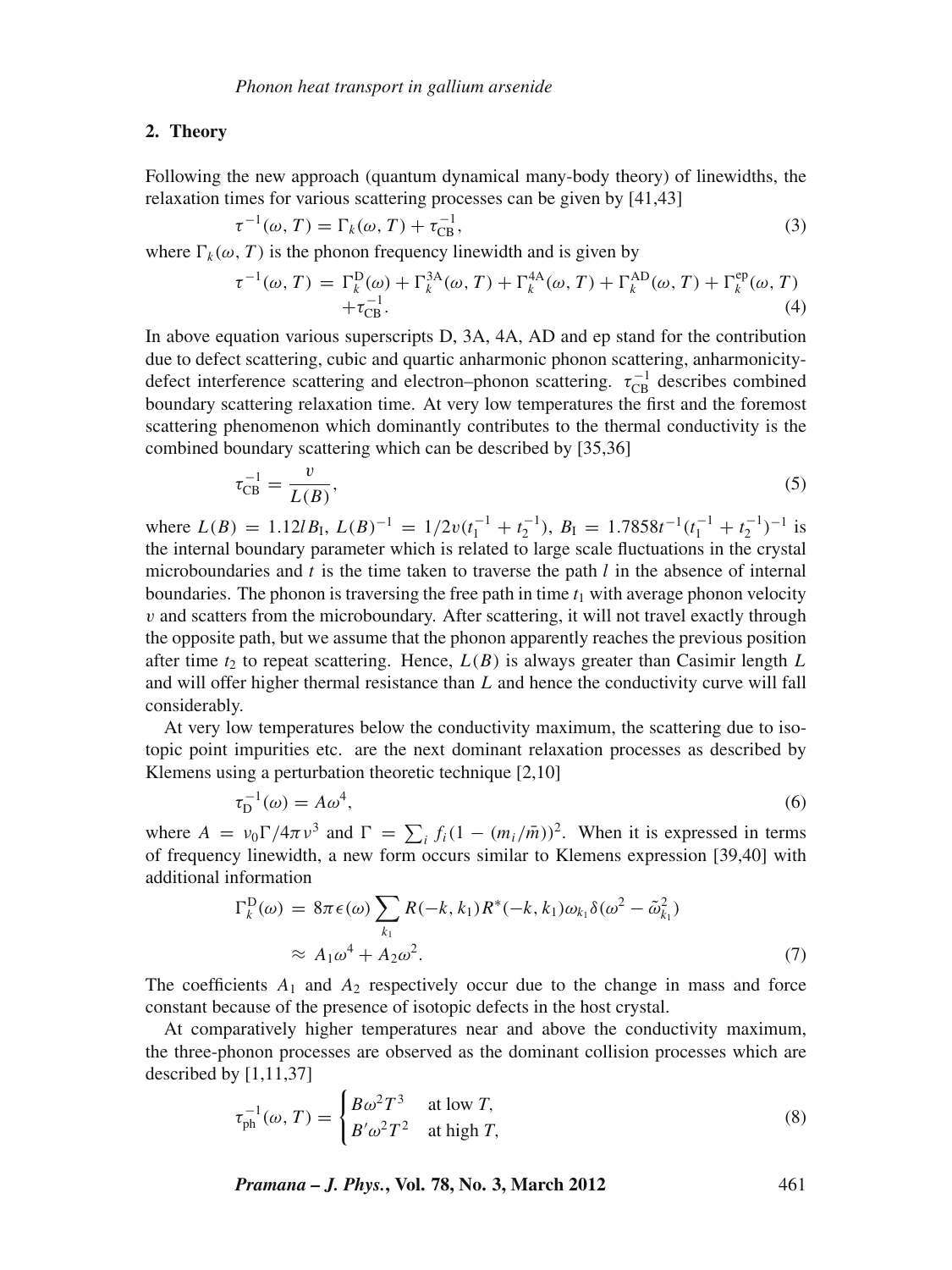in which the  $\omega$  and  $T$  dependences have been varied without any sound justification, but, the use of frequency linewidth enables one to fix the problem via the expression [39,40]

$$
\Gamma_k^{3A}(\omega, T) = 18\pi\epsilon(x) \sum_{k_1, k_2} |V_3(k_1, k_2, -k)|^2 \eta_1 [S_{\alpha_1} \epsilon_{\alpha_1} \delta(\epsilon^2 - \epsilon_{\alpha_1}^2)
$$
  
\n
$$
\times S_{\beta_2} \epsilon_{\beta_2} \delta(\epsilon^2 - \epsilon_{\beta_2}^2)
$$
  
\n
$$
\approx \lambda V \omega_k^2 \theta(\omega_L - \omega_k) / 16\pi N \beta \hbar a_0 v_p^2
$$
  
\n
$$
\approx B\omega^2 T
$$
  
\n
$$
\Gamma_k^{4A}(\omega, T) = \left(\frac{\hbar}{48M}\right) \left(\frac{a_0 \hbar \eta \phi^{\text{IV}} V}{4\pi^2 \beta \phi^{\text{II}} v^3}\right)^2 (\tilde{\omega}_k^2 + \tilde{\omega}_{k_1}^2 - \tilde{\omega}_{k+k_1}^2)
$$
  
\n
$$
\approx B_H \omega^2 T^2,
$$
 (10)

where  $\lambda$  is a dimensionless quantity and  $\omega_k = \omega_l \sin(\pi k a_0)$  which shows the exact frequency and temperature dependence. At conductivity maximum, the Umklapp processes contribute more effectively compared to normal processes. The relaxation time for normal three-phonon processes is taken to be proportional to  $(\omega^2 T^3)^{-1}$  while for the Umklapp processes the relaxation time is proportional to  $(e^{\theta/aT}\omega^2T^3)^{-1}$  [6]. The impurity and anharmonicity modes give rise to the interference scattering of phonons of localized and anharmonic fields. This scattering dominates near and above the thermal conductivity maximum where conventional impurity scattering starts losing its influence. The phonon linewidth for this scattering is given by [40]

$$
\Gamma_k^{\text{3D}}(\omega, T) = 16 \sum_{k_1} |C(-k, k_1)|^2 \epsilon^{-2} (\Gamma_{3p}^{(p)})_{k \to k_1}
$$
  
\n
$$
\approx (3\lambda V \mu_{-2} / \pi \beta \hbar a_0) [(M_0^2 c (1 - c) / 4N \mu V)^2] \omega_k^4
$$
  
\n
$$
\approx D\omega^4 T.
$$
 (11)

Here  $\mu_{-2}$  is the second negative moment.

The possibility of electrons carrying heat as well as acting as scatterers was discussed by Ziman [44] by considering the parabolic bands and derived the relaxation time as

$$
\tau_{\rm eph}^{-1} = DT \ln \left( \frac{1 + \exp(\eta^* - N/T - PTx^2 + x/2)}{1 + \exp(\eta^* - N/T - PTx^2 - x/2)} \right). \tag{12}
$$

But on the basis of quantum dynamical approach, the linewidth for electron–phonon collision processes can be described in the form

$$
\Gamma_{\rm eph}(\omega, T) = \frac{2g^2}{\pi} \frac{(\hbar^2 \omega^2 k_B^{-4} + 4g^2 \coth(\beta \hbar \omega/2))}{(e^{\beta \hbar \omega/2} + 1)},
$$
\n(13)

where *g* is the electron–phonon coupling constant.

The results of Pohl and Walker [45,46] on resonance scattering mechanisms indicate that the dips present in the data at temperatures just above the maximum in  $\kappa$  are also associated with impurities. In fact, if one examines the older data on Si [47], a similar dip can be noted. It was only when the oxygen was removed from the Si that the dip disappeared from the data and the isotope scattering could be used to obtain a good fit.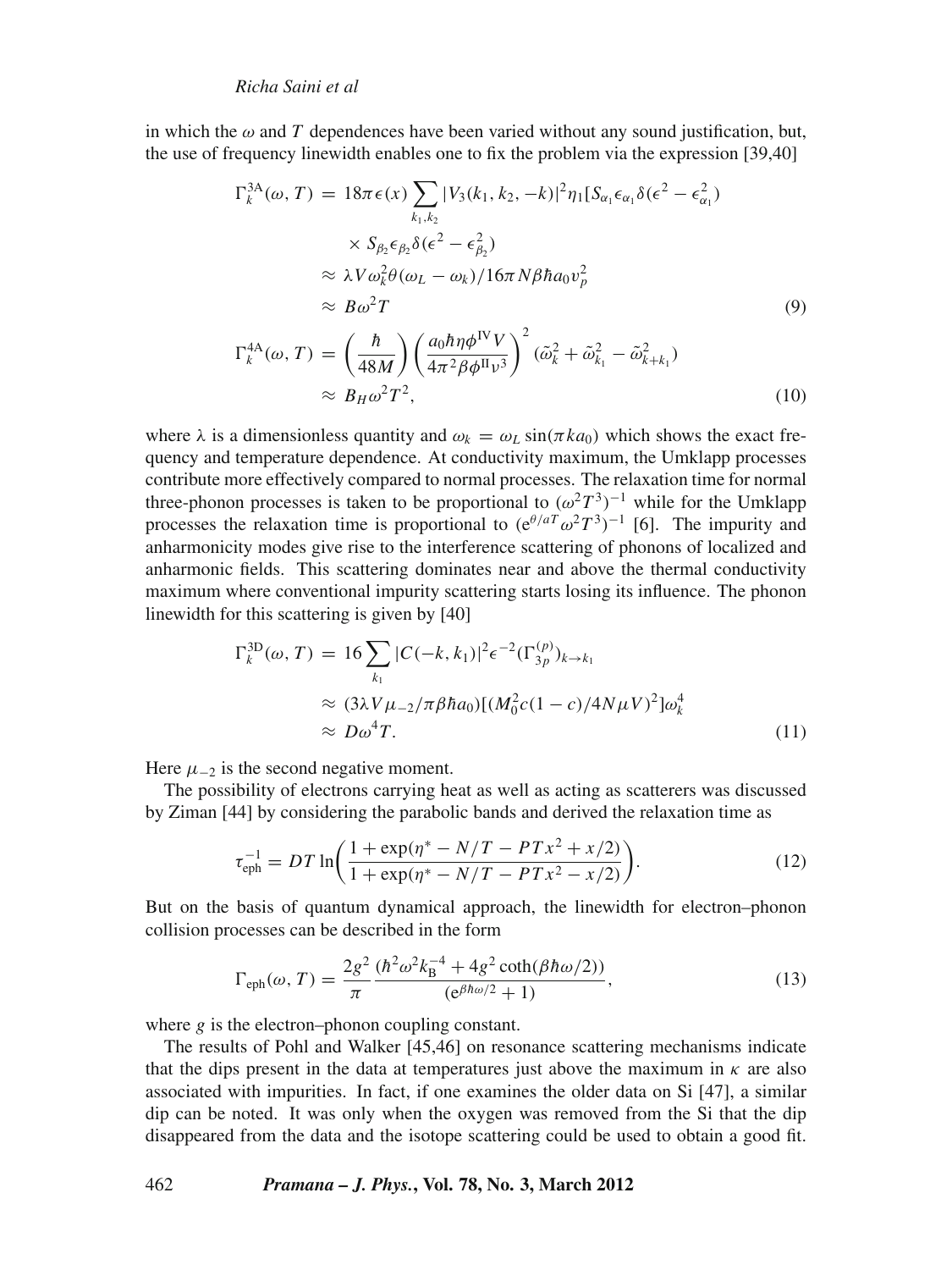| Samples | L(B)<br>(cm)      | $\theta_{\rm D}$<br>(K) | A <sub>1</sub><br>$(s^3)$<br>$\times 10^{-44}$ | B<br>$(s K^{-1})$<br>$\times 10^{-23}$ | D<br>$(s^3 K^{-1})$<br>$\times 10^{-44}$ | $\boldsymbol{v}$<br>$\rm (cm\; s^{-1})$<br>$\times 10^5$ |
|---------|-------------------|-------------------------|------------------------------------------------|----------------------------------------|------------------------------------------|----------------------------------------------------------|
| L<br>П  | 0.0070<br>0.00021 | 345<br>345              | 4.710<br>0.00121                               | 3.630<br>1.0110                        | 0.76<br>0.69                             | 2.54<br>2.54                                             |
| Ш       | 0.00041           | 345                     | 0.00015                                        | 4.0025                                 | 0.67                                     | 2.54                                                     |

**Table 1.** Constants and parameters used in the analysis of thermal conductivity of GaAs.

Data which can be characterized as having a bump or dip can often be fitted by using a resonance-type relaxation time of the form first used by Pohl [45,48] which is given by

$$
\tau_R^{-1}(\omega, T) = \frac{R\omega^2 T^n}{[(\omega_0^2 - \omega^2)^2 + (\Omega/\pi)^2 \omega_0^2 \omega^2]},
$$
\n(14)

where  $R$  is a proportionality constant containing the concentration of impurities causing the resonance scattering,  $\omega_0$  is the resonance frequency,  $n = 0$  (for polyatomic impurity centres [49]) and  $\Omega$  describes the damping of the resonance.

## **3. Analysis of thermal conductivity**

In order to examine this model, we have taken the experimental data of Carlson *et al* [50] and Blakemore [51] for samples I, II and III (given in table 1), respectively. The lattice thermal conductivity of GaAs has been analysed by numerically integrating eq. (1) after using various constants and parameters furnished in table 1. It is observed that at low temperatures, below the thermal conductivity maximum, major contribution to thermal



**Figure 1.** Effect of the scattering length of combined boundaries on lattice thermal conductivity.

*Pramana – J. Phys.***, Vol. 78, No. 3, March 2012** 463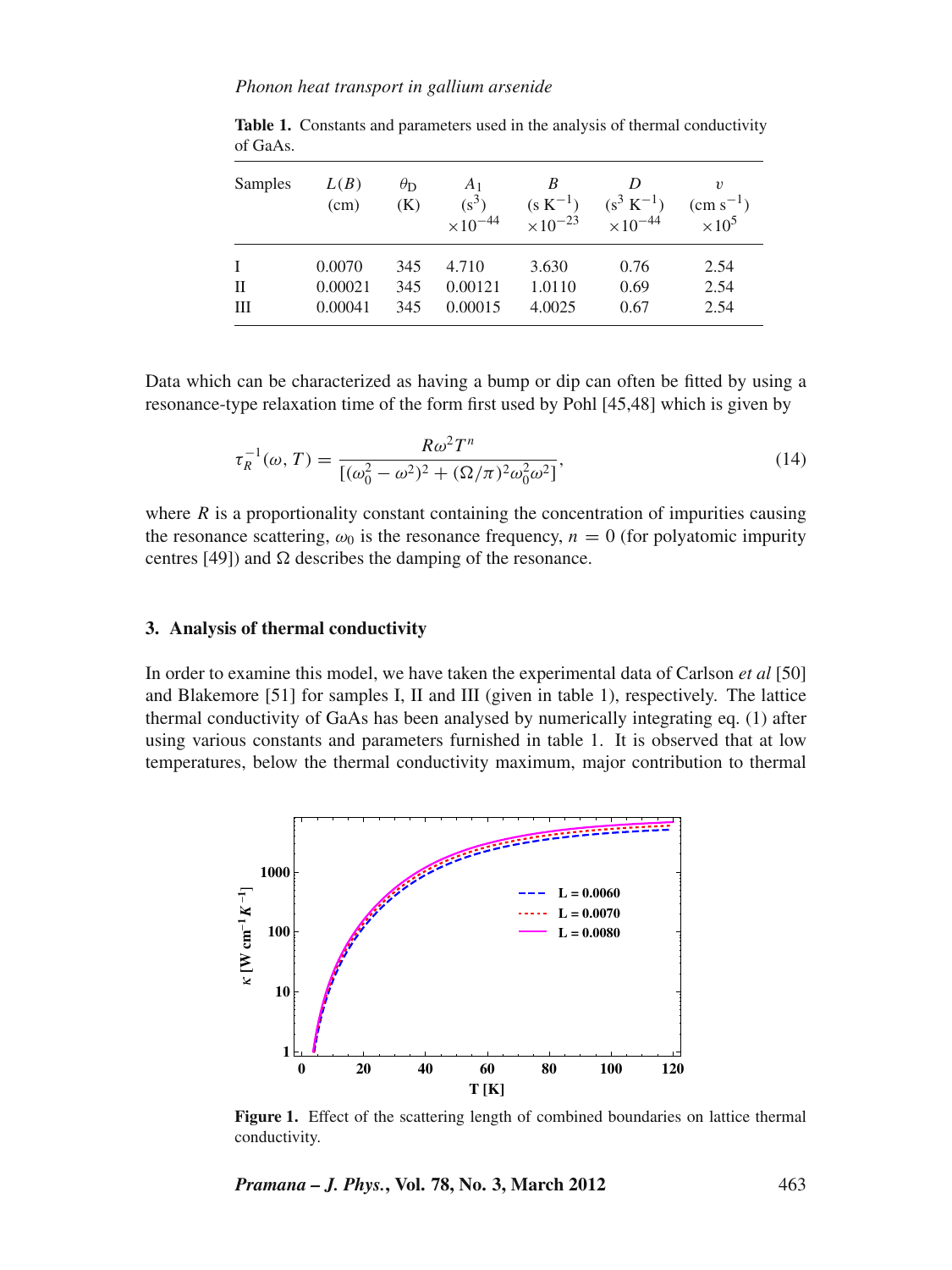

**Figure 2.** Variation of conductivity at different impurity concentrations.

conductivity comes from the combined boundary scattering while the point defect scattering invokes at relatively elevated temperatures. Figure 1 shows that the internal boundary parameter shows its high sensitivity below 10 K. The experimental results of Carlson *et al* [50] revealed that the samples of GaAs are either of high purity ( $\leq 10^{16}$ ) or have low impurity concentration ( $\approx 10^{18}$ ). For such samples, at very low temperatures, the impurity scattering cannot offer sufficient thermal resistance to reduce the thermal conductivity compared to that offered by the boundary scattering. This is also due to the fact that at very low temperatures the low-frequency phonons are excited which get scattered from crystal boundaries and the probability of their scattering from low concentration defects is meagre. But as the temperature rises, higher and higher frequency phonons with comparatively lower wavelengths are excited and start scattering from impurity centres and other phonons giving rise to defect scattering and phonon–phonon scattering events. A marked decrease in thermal conductivity is observed at temperatures above the thermal



**Figure 3.** Influence of interference scattering on thermal conductivity.

464 *Pramana – J. Phys.***, Vol. 78, No. 3, March 2012**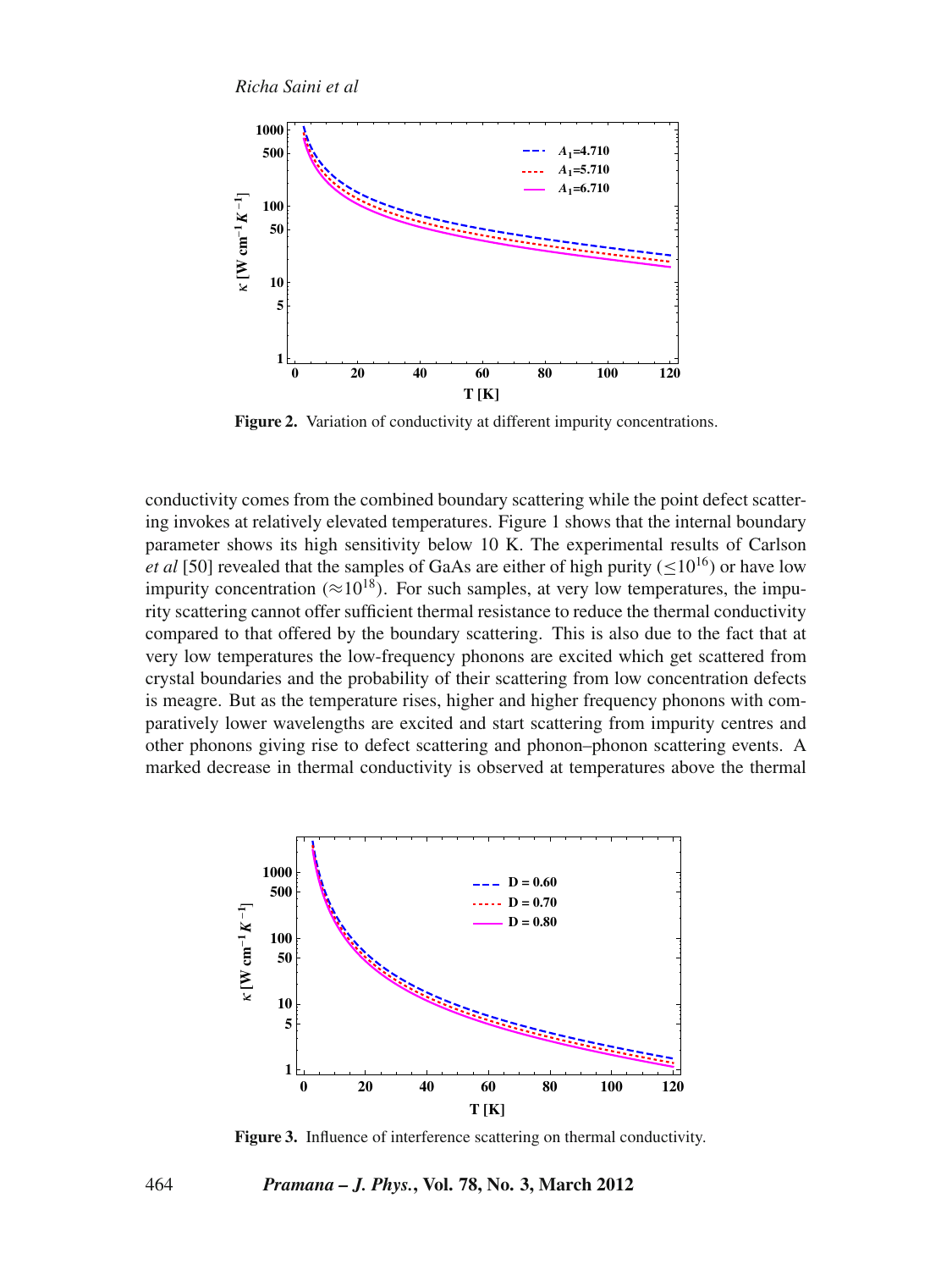

**Figure 4.** Analysis of thermal conductivity of GaAs (sample I).



**Figure 5.** Analysis of thermal conductivity of GaAs (sample II).



**Figure 6.** Analysis of thermal conductivity of GaAs (sample III).

*Pramana – J. Phys.***, Vol. 78, No. 3, March 2012** 465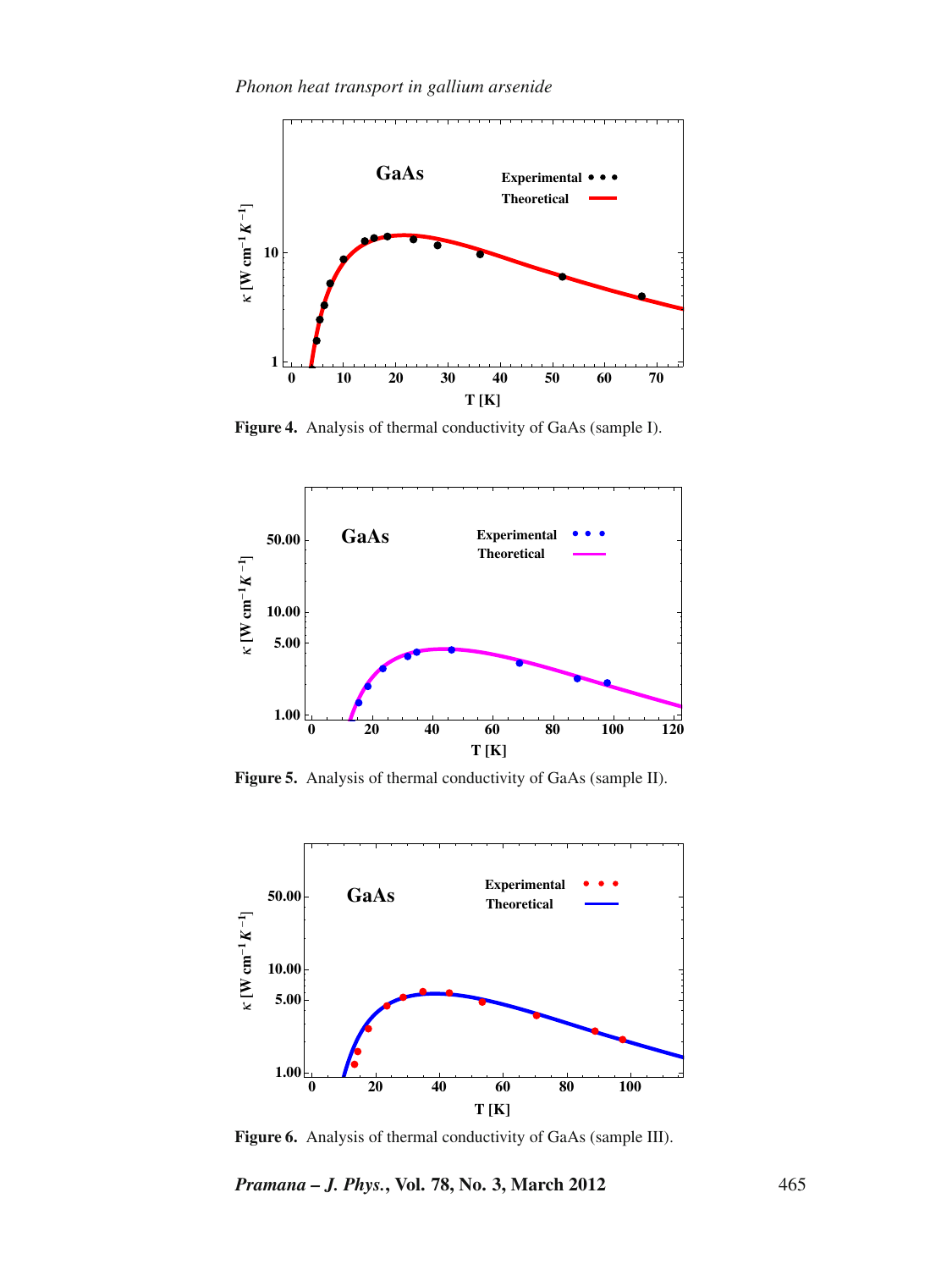

**Figure 7.** Variation of thermal conductivity function with *x* and *T* .

conductivity maximum. In the vicinity of maximum region the anharmonic phonons start interacting with the phonons of localized fields giving rise to interference scattering. The variation of impurity scattering contribution to thermal conductivity is depicted in figure 2 and that of the interference scattering is shown in figure 3. The resonance and electron– phonon scattering events are also found effective in this region but we have not considered them in the present analysis. The phonon–phonon and interference scattering processes dominate in the close vicinity of thermal conductivity maximum and above. The present calculations depicted in figures 4–6 show an excellent agreement with experiments. The variation of thermal conductivity function  $(k_B/2\pi^2v)(k_B T/\hbar)^3[x^4e^x/\Gamma(x, T)(e^x - 1)^2]$ with reduced frequency  $x = (h\omega/k_BT)$  and temperature *T* dipicted in figure 7 reveals that  $\Gamma(x, T)$  is a very sensitive quantity to frequency and/or temperature variations. The sensitivity of thermal conductivity function further increases if the electron–phonon interaction  $\Gamma_{\text{eph}}(\omega, T)$  is also included in  $\Gamma(\omega, T)$ .

## **4. Conclusions**

From the present work it is emerged that the thermal conductivity of GaAs–type crystals can be successfully studied with the help of present formulation which includes the replacement of phonon relaxation times by phonon linewidths. Also, it has been reported that, the phonon linewidth provides a detailed scattering mechanism for the crystalline solids and is a very sensitive quantity for studying thermal transport in semiconductors. The objections and deficiencies occurred in Callaway model have been removed with the help of this formulation and the theory is equally applicable to analyse the thermal conductivity data of other crystals.

## **Acknowledgements**

One of the authors (VA) is thankful to the Ministry of Human Resource Development (MHRD), Government of India, for the financial support to carry out this research work.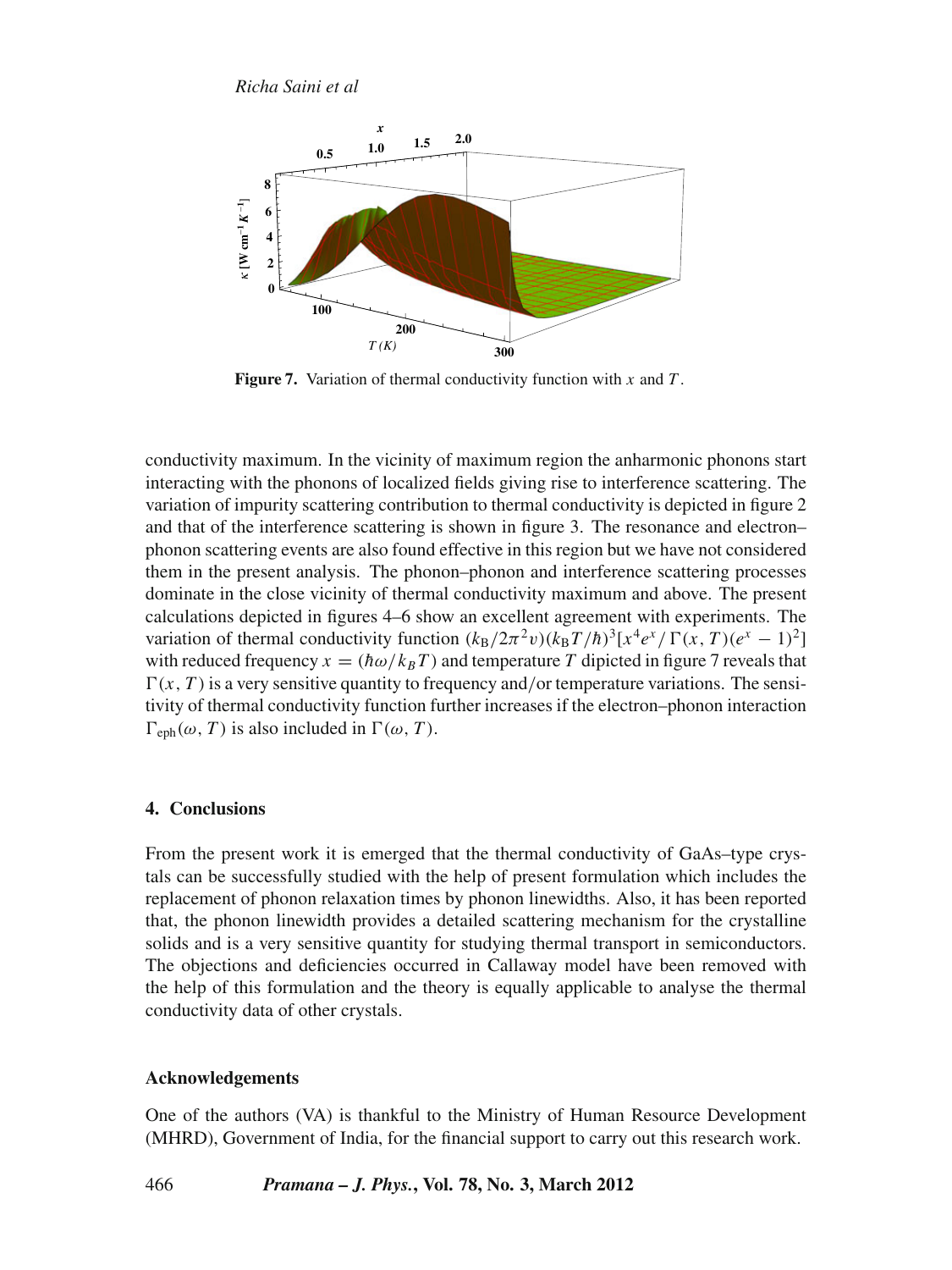#### **References**

- [1] P Carruthers, *Re*v*. Mod. Phys.* **33**, 92 (1961)
- [2] P G Klemens, *Solid state physics* edited by F Seitz and D Turnbull (Academic Press, New York, 1958) Vol. 7, p. 1
- [3] G D Mahan, B Sales and J Sharp, *Phys. Today* **50**, 42 (1997)
- [4] F Di Salvo, *Science* **285**, 703 (1999)
- [5] D A Broido, M Malorny, G Berner, N Mingo and D A Stewart, *Appl. Phys. Lett.* **91**, 231922 (2007)
- [6] J Callaway, *Phys. Re*v*.* **113**, 1046 (1959)
- [7] P Erdos and S B Haley, *Phys. Re*v*.* **184**, 951 (1969)
- [8] M G Holland, *Phys. Re*v*.* **132**, 2461 (1963)
- [9] M G Holland, *Phys. Re*v*.* **134**, A471 (1963)
- [10] P G Klemens, *Proc. R. Soc. London* **A68**, 1113 (1965)
- [11] P C Sharma, K S Dubey and G S Verma, *Phys. Re*v*.* **B3**, 1985 (1971)
- [12] M D Tiwari and Bal K Agrawal, *Phys. Re*v*.* **B4**, 3527 (1971)
- [13] C M Bhandari and G S Verma, *Phys. Re*v*.* **138**, A2888 (1965); **140**, A2101 (1965)
- [14] N K S Gaur, C M Bhandari and G S Verma, *Physica* **32**, 1048 (1966)
- [15] M V Klein, *Phys. Re*v*.* **141**, 716 (1966); **186**, 839 (1969)
- [16] Anil Kumar and G S Verma, *Phys. Re*v*.* **B1**, 488 (1970)
- [17] M D Tiwari, D N Talwar and Bal K Agrawal, *Solid State Commun.* **9**, 995 (1971)
- [18] Anil Kumar, *Ind. J. Pure Appl. Phys.* **12**, 323 (1972); **15**, 300 (1977); **15**, 304 (1977); *Phys. Re*v*.* **B24**, 4493 (1981)
- [19] G P Srivastava, *Phil. Mag.* **34**, 795 (1976); *J. Phys.* **42**, C6:149 (1981); **42**, C6:253 (1981); *Physics of phonons* (Adam Hilger, Bristol, 1990)
- [20] Y P Joshi, C M Bhandari and G S Verma, *Phys. Re*v*.* **83**, 3574 (1971)
- [21] C M Bhandari and D M Rowe, *J. Phys. D: Appl. Phys.* **10**, L59 (1977); *J. Phys. C. Solid Phys.* **II**, 1787 (1979); *Prog. Crystal Growth Charact.* **13**, 233 (1986)
- [22] B Saikia and Anil Kumar, *Pramana J. Phys.* **71**, 143 (2008)
- [23] R Kubo, *J. Phys. Soc. Japan* **A68**, 570 (1957)
- [24] R Kubo, M Yokota and S Nakajima, *J. Phys. Soc. Japan* **12**, 1203 (1957)
- [25] W C Schieve and R L Peterson, *Phys. Re*v*.* **126**, 1458 (1962)
- [26] B Deo and S N Behera, *Phys. Re*v*.* **141**, 738 (1966)
- [27] R A H Hamilton and J E Parrott, *Phys. Re*v*.* **178**, 1284 (1969); *J. Phys. C: Solid State Phys.* **6**, 1863, 2653 (1973)
- [28] S Adachi, *Physical properties of III–V semiconductor compounds* (Wiley Interscience, 1992)
- [29] J E Parrott, *J. Phys. C: Solid State Phys.* **15**, 6919 (1982)
- [30] G Grimvall, *Thermophysical properties of materials* (North Holland Publishing Co., Amsterdam, 1999) p. 255
- [31] I Pomeranchuk, *J. Phys. USSR* **4**, 259 (1941)
- [32] I Pomeranchuk, *J. Phys. USSR* **6**, 237 (1942)
- [33] R Berman, *Thermal conduction in solids* (Oxford University Press, Great Britain, 1976)
- [34] J E Parrott and A D Stukes, *Thermal conducti*v*ity of solids* (Pion Limited, London, 1975)
- [35] H B G Casimir, *Physica* **5**, 595 (1938)
- [36] B D Indu, *Nuo*v*o Cimento* **B58**, 345 (1980)
- [37] C Herring, *Phys. Re*v*.* **95**, 954 (1954)
- [38] J A Carruthers, T H Geballe, H M Rosenberg and J M Ziman, *Proc. R. Soc. (London)* **A238**, 995 (1957)
- [39] B D Indu, *Mod. Phys. Lett.* **B6**, 1665 (1992)
- [40] B D Indu, *Int. J. Mod. Phys.* **B4**, 1379 (1990)